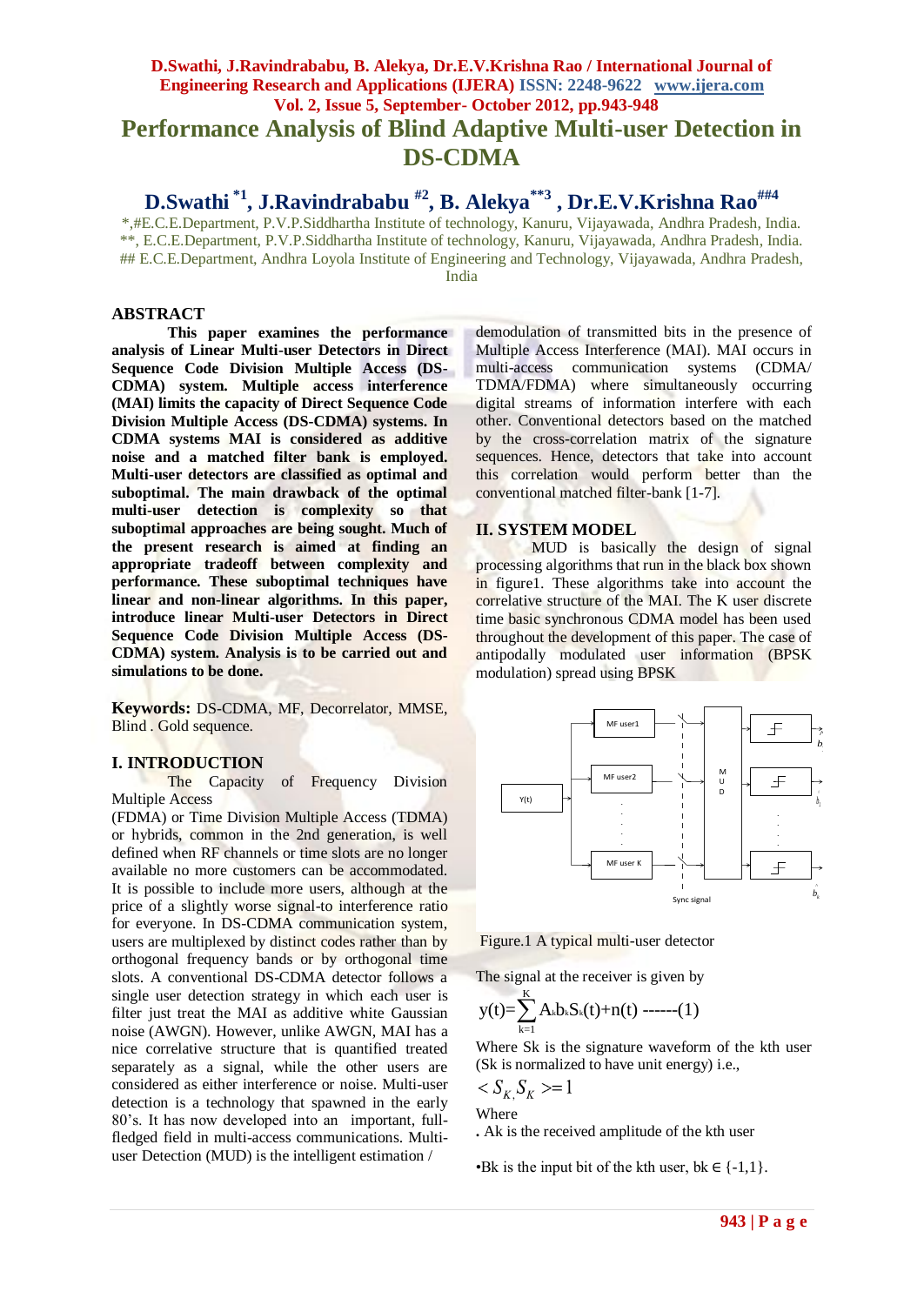• n(t) is additive white Gaussian noise with PSD No . Since synchronous CDMA is considered, it is assumed that the receiver has some means of achieving perfect chip synchronization. The cross correlation of the signature sequences are defined as

$$
\rho_{ij} =  = \sum_{k=1}^{N} S_i(k) S_j(k) \text{ --- } (2)
$$

Where N is the length of the signature sequence The cross-correlation matrix is then defined as

 $R = \{\rho_{ij}\}\$ 

## **III. MATCHED –FILTER**

Introduces and analyses the matched filter bank detector which was the conventional and simplest way of demodulating CDMA signals (or any other set of mutually interfering digital streams). The matched filter also forms the front-end in most MUDs and hence understanding the operation is crucial in appreciating the evolution of MUD Technology. In conventional single-user digital communication systems, the matched filter is used to generate sufficient statistics for signal detection. In the case of a multi-user system, the detector consists of a bank of matched filters (Each matched to the signature waveforms of different users in the case of CDMA).



Figure 2 A matched filter bank

This is shown in figure 2. This type of detector is referred to as the conventional detector in MUD literature. It is worth mentioning that we need exact knowledge of the user's signature sequences and the signal timing in order to implement this detector [8].

The decision statistic the output of the Kth matched filter is given by

$$
y_k = \int_0^T y(t)s_k(t)dt
$$
---(3)

Expanding this equation  
\n
$$
y_k = \int_0^T \left\{ \sum_{j=1}^K A_j b_j S_j(t) + n(t) \right\} S_k(t) dt - (4)
$$

$$
y = RAb + n \tag{5}
$$

**IV. DECORRELATING DETECTOR**

An optimal receiver must be capable of decoding the bits error-free when the noise power is zero. The decorrelating detector is investigated. This detector makes use of the structure of MAI to improve the performance of the matched filter bank. The decorrelating detector falls into the category of linear multi-user detectors. As shown in figure 3, the decorrelating detector operates by processing the output of the matched filter bank with the **R**-1 operator where **R** is the cross-correlation matrix.



Figure 3. Decorrelating Detector

$$
\hat{b} = \text{sgn}(R^{-1}(RAb + n))
$$
........(6)

 $b = \text{sgn}(Ab + R^{-1}n)$ --------(7)

Hence, we observe that in the absence of background noise the decorrelating detector achieves perfect demodulation unlike the matched filter bank. One advantage of the decorrelating detector is that it does not require knowledge of the received signal amplitudes. The decorrelating receiver performs only linear operations on the received statistic and hence it is indeed a linear detector. The decorrelating detector is proved to be optimal under 3 different criteria: least squares, near-far resistance and maximum-likelihood [8].

## **V. MMSE LINEAR DETECTOR**

The MMSE receiver is another kind of linear multi-user receivers. The description of MMSE detector can be graphically represented in Figure 4. The MMSE implements the linear mapping which minimizes the mean-squared error between the actual data and the soft output of the conventional detector, so the decision for the kth user is made based on in this approach where the mean squared error between the output and data is minimized. The detector resulting from the MMSE (minimum mean square error) criterion is a linear detector

$$
\hat{b} = (R + N_0 A^{-2})^{-1} \qquad \qquad \text{---8}
$$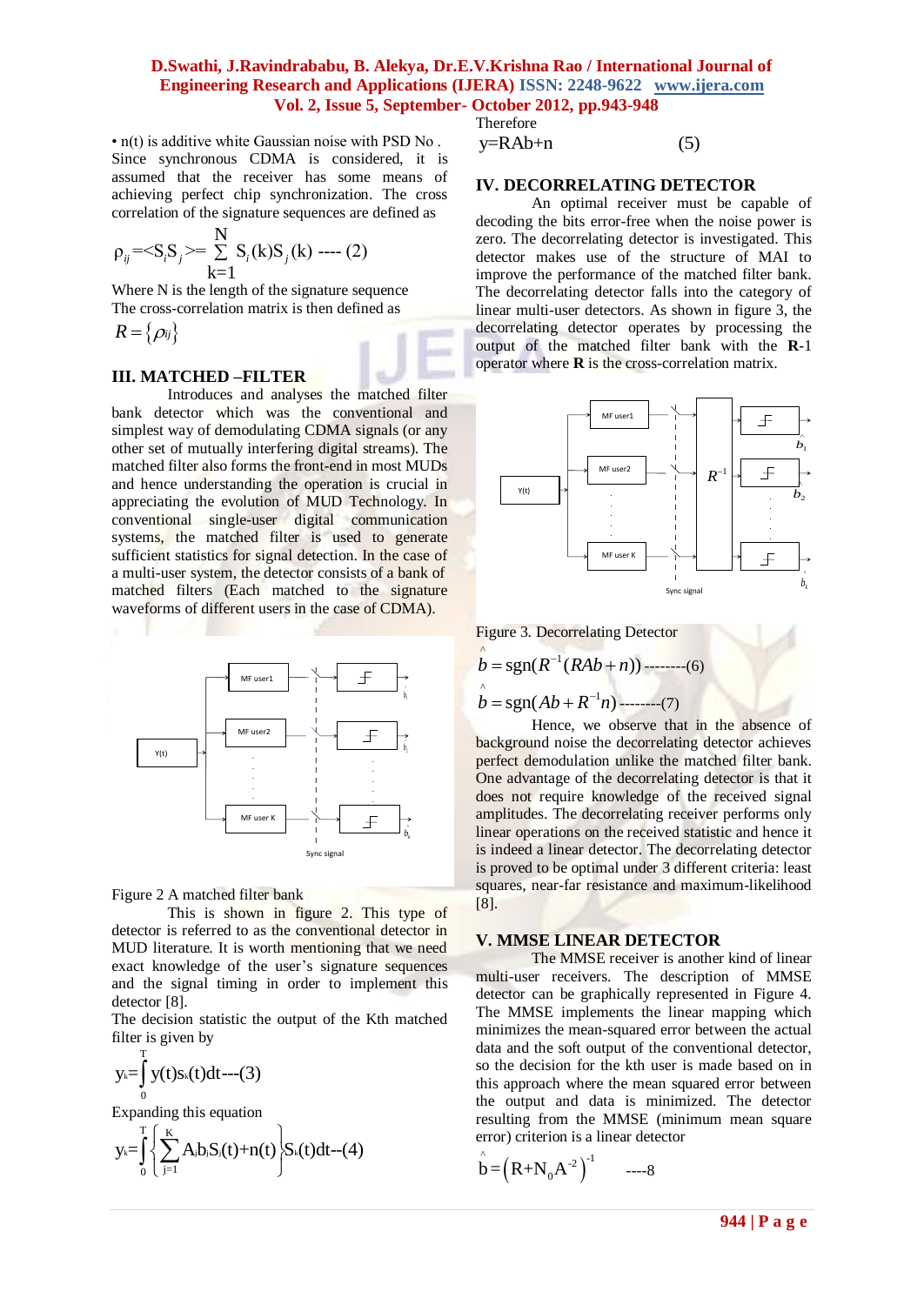

Figure 4 MMSE linear detector

## **VI. ADAPTIVE BLIND MULTI USER DETECTOR**

The adaptive MMSE linear multi-user detection scheme is attractive mainly because of its ease of implementation. This adaptive MMSE detection method does not require on-line computation of impulse response, knowledge of cross correlations, and in general, the signature waveforms of interfering users. The adaptive implementation of MMSE can learn the desired filter impulse response from the received waveform, provided that the data of the desired user is known to the receiver. In practice, this scheme requires transmission of a training sequence, a string of data known to the receiver, prior to the transmission of actual data. The receiver uses an adaptive law to adjust its linear transformation while the training sequence is in transmission. If correlations and amplitudes vary over time, training sequences can be sent periodically to readjust the receiver. It is also common to perform fine adjustment of the linear transformation (once the adaptive algorithm has converged and the transmission of training sequence is completed) by letting the adaptive algorithm run with decisions made by the detector instead of the true transmission data. For convenience it will be assumed that the desired user is user 1, but the same reasoning can of course be applied to all users in the system[9].



Figure 5: Blind adaptive multiuser detection.

The blind adaptive MMSE detector is an example of a linear multiuser detector. Linear multiuser detectors apply a linear transformation to the outputs of the matched filter bank to produce a new set of outputs, which hopefully provide better performance when used for estimation. Since matched filtering is also a linear operation, the matched filter bank followed by a linear transformation used in linear multiuser detection can be seen as a matched filter bank with modified sequences. So the signature sequence *s* is replaced by a modified signature sequence *m*. A linear multiuser detector for user 1 can be characterized by the modified sequence *m*1, which is the sum of two orthogonal components. One of these components is the signature sequence of user 1, *s*1. The other component is denoted as *x*1 and will be referred to as the *x* sequence, so

$$
m_1 = s_1 + x_1 \quad \cdots \cdots \cdots (9)
$$

with  $m_1$ ,  $s_1$ ,  $x_1 \in \mathbb{R}^N$ , where *N* is the number of bits per symbol and

 $\langle s_1, x_1 \rangle = 0$ 

Since  $x_1$  is orthogonal to  $s_1$ , any  $x_1$  can be chosen to minimize the correlation between the multiple access interference and  $m_1$ , while the correlation with user 1 remains constant. Thus The linear detector makes its decision for user 1 based on the sign of the output of the matched filter with modified sequence for user 1, so

$$
\hat{b}_{1} = \text{sgn}(\langle y, m_{1} \rangle) \dots \dots \dots \dots (10)
$$

Every linear multiuser detector can be written in this form, so it is a canonical representation for linear multiuser detectors [9]. The output of the matched filter with modified sequence for user 1 is equal to

 $Z1 = \langle y, m_1 \rangle$  **--------** $(11)$ 

#### **Minimizing Mean Output Energy**

The blind adaptive MMSE detector in fact minimizes the Mean Output Energy (MOE), in contrary to what its name implies. In this section it will be shown that by minimizing the Mean Output Energy, the Mean Square Error (MSE) is also minimized [10-12]. The Mean Output Energy of a linear multiuser detector for user 1 is defined as MOE The Mean Output Energy and the Mean Square Error of the linear detector for user 1 can be written as, respectively,

**MOE** $(x_1) = E[(\langle y, s_1 + x_1 \rangle)^2]$ and

**MSE**( $x_1$ ) =  $E[(A_1b_1 - \langle y, s_1 + x1 \rangle)^2]$ 

#### **Stochastic Gradient Decent Method**

The stochastic gradient descent method is based on the *gradient decent* method. The gradient descent method is used to find the parameter θ*min*  that minimizes the following  $θ$  function  $\Phi(\theta) = E[g(X, \theta)].$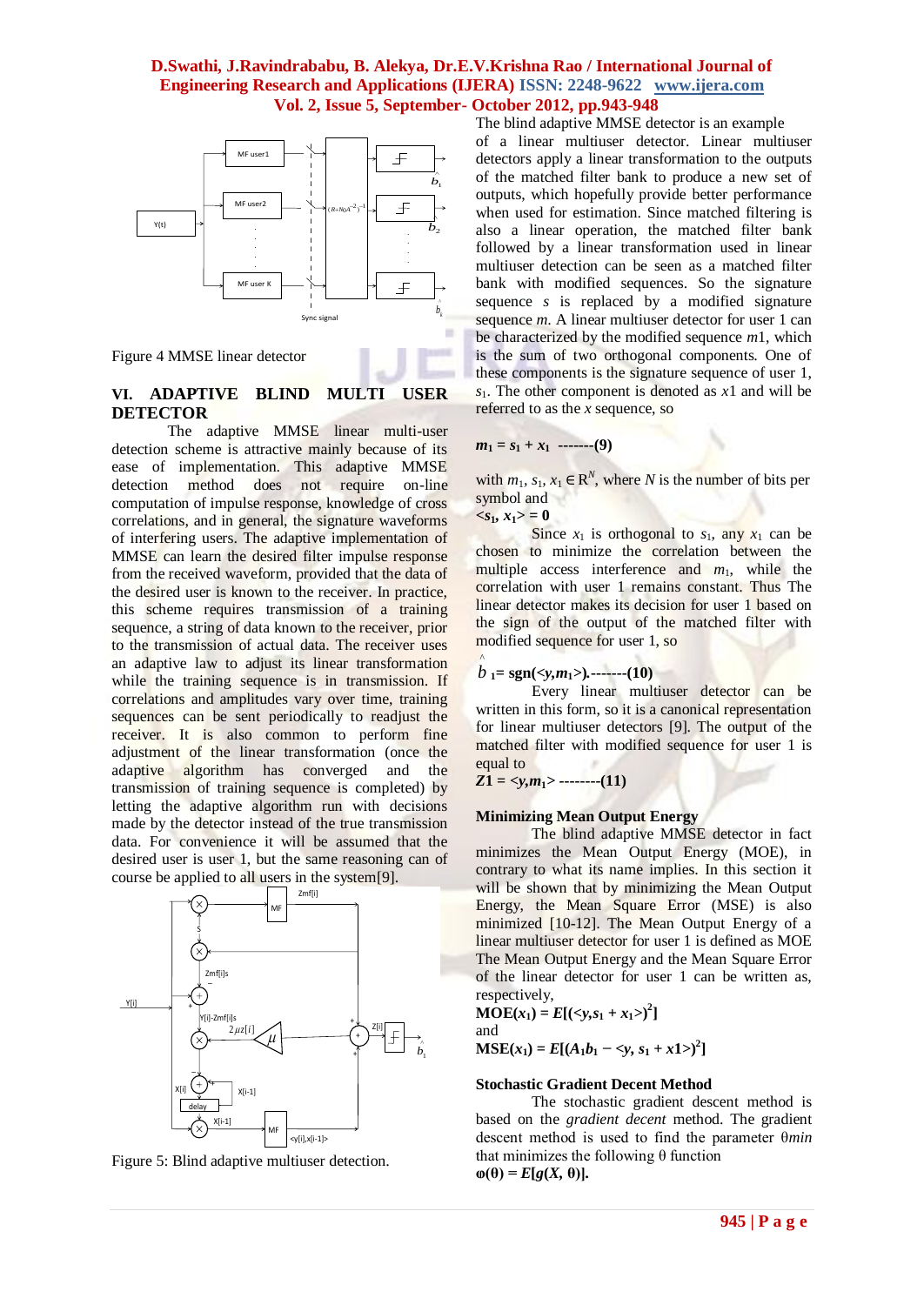Where *X* is a random variable and  $g(\cdot)$  is a function. If the function  $\omega$  is convex, then for any initial condition  $\theta_0$ , the gradient descent algorithm converges to the minimum of  $\varphi$ . The algorithm follows the direction of steepest descent (i.e., the direction opposite to the gradient $\nabla \omega$ :

 $\theta$   $\theta$   $= \theta$   $\theta$   $\theta$   $-1$   $-$  **μ** $\nabla$  **ω**  $(\theta)$   $\theta$   $\theta$ 

## **Adaptive Implementation**

The stochastic gradient decent method can be used to find the *x* sequence *xopt* that minimizes the Mean Output Energy. The MOE function, given as

$$
MOE(x1) = E[()2]
$$

is than the equivalent of the  $\varphi(\theta)$  function, the *x* sequence is the equivalent of  $\theta$  and the received signal *y* is the equivalent of *X*. To minimize the Mean Output Energy the  $x$  sequence is adapted each bit period using the stochastic gradient descent algorithm This means that one iteration of the stochastic gradient descent algorithm is performed for each bit period. Since subscripts are already used to indicate users, the iteration number is indicated with an index [*i*]. So the stochastic gradient descent algorithm for adaptation of the *x* sequence can be written as

$$
x_1[i]=x1[i-1]-\mu\nabla(\langle y[i], s_1+x_1[i-1]\rangle)^2
$$

Here  $y[i]$  indicates the received signal for the bit period of the *i*th bit in the bit stream.1 *x*[*i−*1] is the value of the *x* sequence obtained from the previous received signal *y*[*i −* 1] during the previous iteration of the algorithm. Note that *s*1 has to remain the same for all bit periods, which implies the use of a short code CDMA system. The output of the matched filter for user 1 for the *i*th bit period is written as:

*Zmf*<sub>1</sub> $[i] = \langle y[i], s_1 \rangle$ .

Analogously, the output of the adaptive filter for user 1 for the *i*th bit period is written as:

$$
Z_1[i] = \langle y[i], s_1 + x_1[i-1] \rangle
$$
  
= Zmf[i] + \langle y[i], x\_1[i-1] \rangle.

The output of the adaptive filter  $Z_1[i]$  is used as the decision statistic of the blind adaptive MMSE detector for user 1:

# ^ *b* **[***i***]=sgn(***Z***1[***i***])=sgn(***Zmf***[***i***]+***<y***[***i***]***,x***1[***i−***1]***>***)***.*

Regarding the implementation of this adaptive algorithm, we make the following observations

1. Implementation with finite-dimensional vectors rather than continuous-time signals. For the

Sake of reducing computational complexity and improved speed of convergence, it is desirable to use

vector space with lowest dimension that contains the desired and interfering signals.

2. Improved convergence with more complex recursions.

3. Implementation in asynchronous channels.

## **VII. SIMULATION RESULTS**

Linear detectors are investigated like matched filter,

decorrelator and MMSE detectors. Here AWGN channel is used. gold sequence is used for spreading sequence is 31 length. From Figure 5 to Figure 8 shows the Bit error rate performance of the matched filter. Decorralator , MMSE and adaptive blind detectors. The simulation scenario is observed that as the MAI increases (the number of users increases) the

performance becomes degraded. But the decorralator is better performanced than MF. Similarly the MMSE is better performed than decorralator and matched filter. Similarly like this the Blind detector is also well performed compared to MF, DEC and MMSE detectors.

Figure 9 shows the performance of MF, DEC, MMSE and Blind detectors for 2-users. Here the MMSE detector is better performed compared to the MF, DEC and Blind. But the number of users increases the performance is degraded, figure 10 shows the performance of the MF, DEC, MMSE

and Blind detectors for 5-users. Here the number of users increases the performance is degraded. The blind detector is better performed compared to the MF, DEC and MMSE. Similarly figure 11 shows the performance of same detectors above said here also the blind detector is well performed compared to the other detectors for 10-users.



Figure-5: performance of Matched filter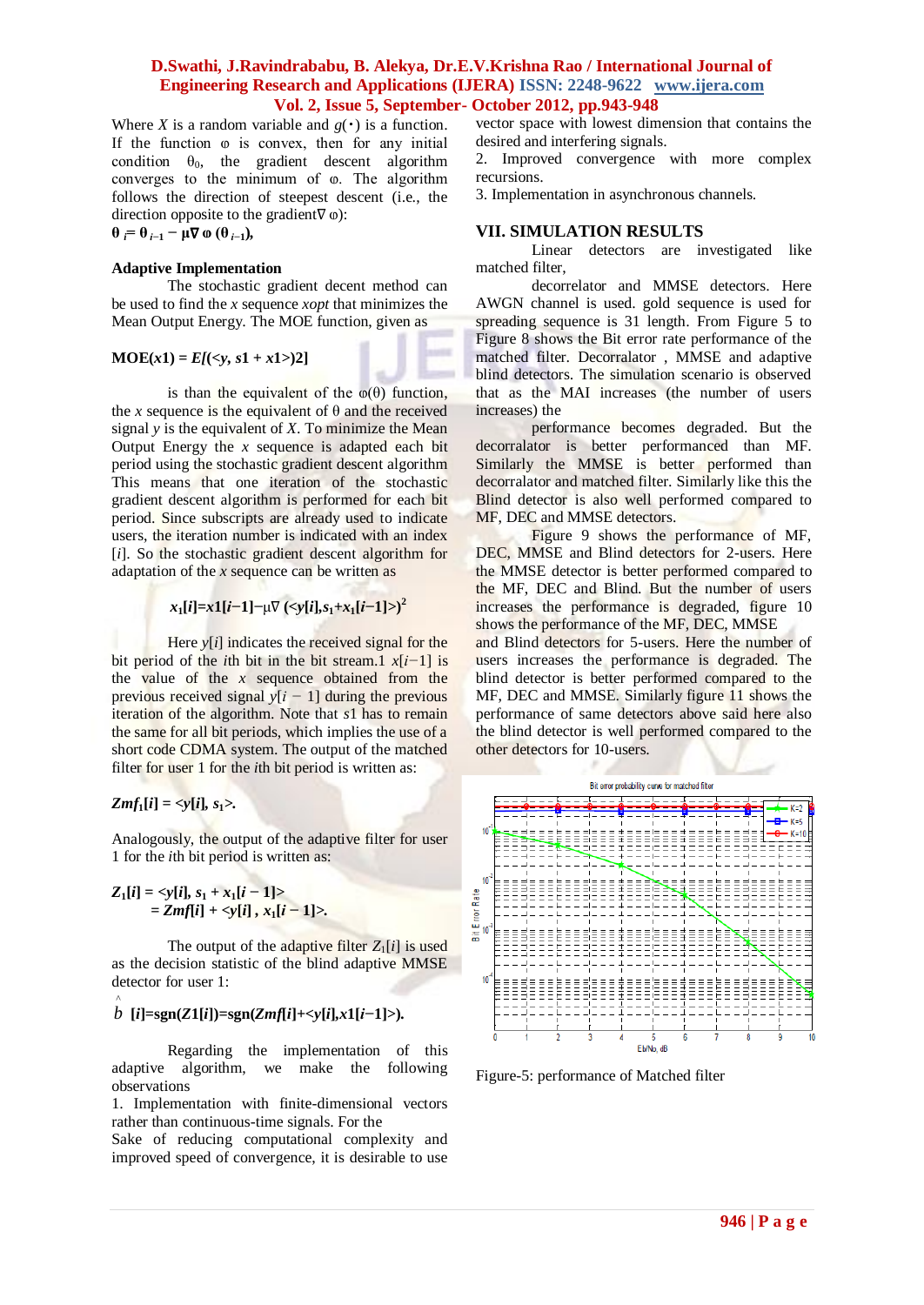

Figure-8: performance of Blind detector



Figure-9: Comparison of Detectors for 2 -user Figure-9: Comparison of Detectors for 2 –user



Figure-10: Comparison of Detectors for 5-user



Figure-11: Comparison of Detectors for 10 –user

## **VIII. CONCLUSIONS**

This Paper is a compilation of different approaches to linear multiuser detection. The requirement of this technology was motivated by studying the conventional detector. The matched filter bank just ignores the correlative structure of the MAI present in CDMA systems. Further, it was also shown that in the absence of noise, the conventional detector is a totally unreliable detector. This called for the need for better detectors. The decorrelating detector was then introduced which takes the conventional detector one step further by incorporating the correlative structure of the MAI in the detection. This implied that the decorrelating detector could be improved upon. The MMSE linear detector was then shown to take the decorrelating detector one step further by incorporating some SNR information along with the correlative structure of MAI. Thus, the performance was better than the decorrelating detector at high SNRs. It must also be noted that when the background noiseis totally absent (infinite SNR). Finally the Blind detector is well performed. The choice of the MUD algorithm